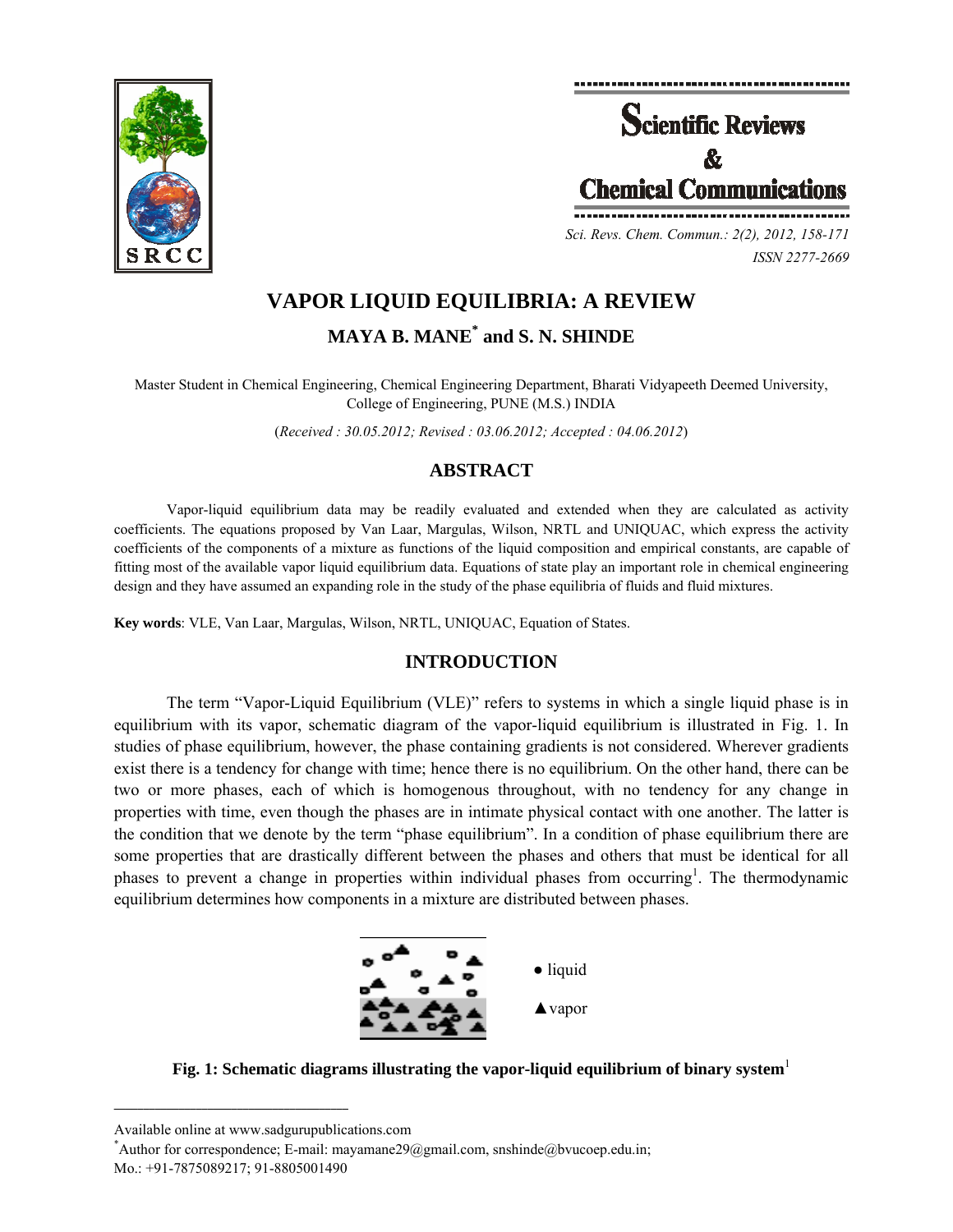The system is in the equilibrium state, if only reversible process can occur in it.

This verbal formulation makes it possible mathematically to express the condition of equilibrium:

Let us consider a closed system on which a constant pressure is acting as the only external force. In an infinitesimal reversible process at constant temperature and pressure, the free enthalpy of this system does not change; hence at equilibrium we have –

$$
dT = 0, \quad dP = 0, \quad dG = 0 \tag{1}
$$

where T is the absolute temperature, P the pressure and G the free enthalpy of the system. This formulation of the condition of equilibrium is sufficiently general for all cases with which we shall be concerned<sup>2</sup>.

# **Vapour liquid equilibrium laws**

Vapour liquid equilibria are best understood with the help of simple, empirical laws which may, however, only apply within certain limits.

# **Dalton's law**

It describes the vapour phase:

$$
p_i" / p_i" = n_i" / n_i"
$$
  $\dots (2)$ 

where p is the pressure and n the number of moles of substance. The subscript *i* denotes component *i*. since  $n_i''/n_i'' = y_i$  (where  $y_i$  is the mole fraction of component *i* in the vapour).

This law generally holds low pressure  $(p_t < p_{cr}$ , where  $p_{cr}$  is the critical pressure). At higher pressure, however, it may require modification instead of using pressure p, the equation is written in terms of fugacity f:

$$
f_i'' = y_i f_i'' \qquad \qquad \ldots (3)
$$

#### **Raoult's law**

The liquid phase is described by Raoult's law giving a relation for the partial pressure *pi'* of component *i* over a liquid mixture:

$$
p_i' = x_i p_i^o \qquad \qquad \ldots (4)
$$

According to Equation (4) the partial pressure  $p_i$ ' depends only on the vapour pressure  $p_i^{\circ}$  of the pure component *i* and its liquid mole fraction *xi*; it is not affected by the nature and concentration of other substances in the mixture. Raoult's law holds only as the forces of interaction between different types of molecules are equal (ideal mixture). Nonideal liquid phase behavior is described by using the activity coefficient *γi* which is defined as follows:

$$
p_i' = \gamma_i x_i p_i^o \qquad \qquad \ldots (5)
$$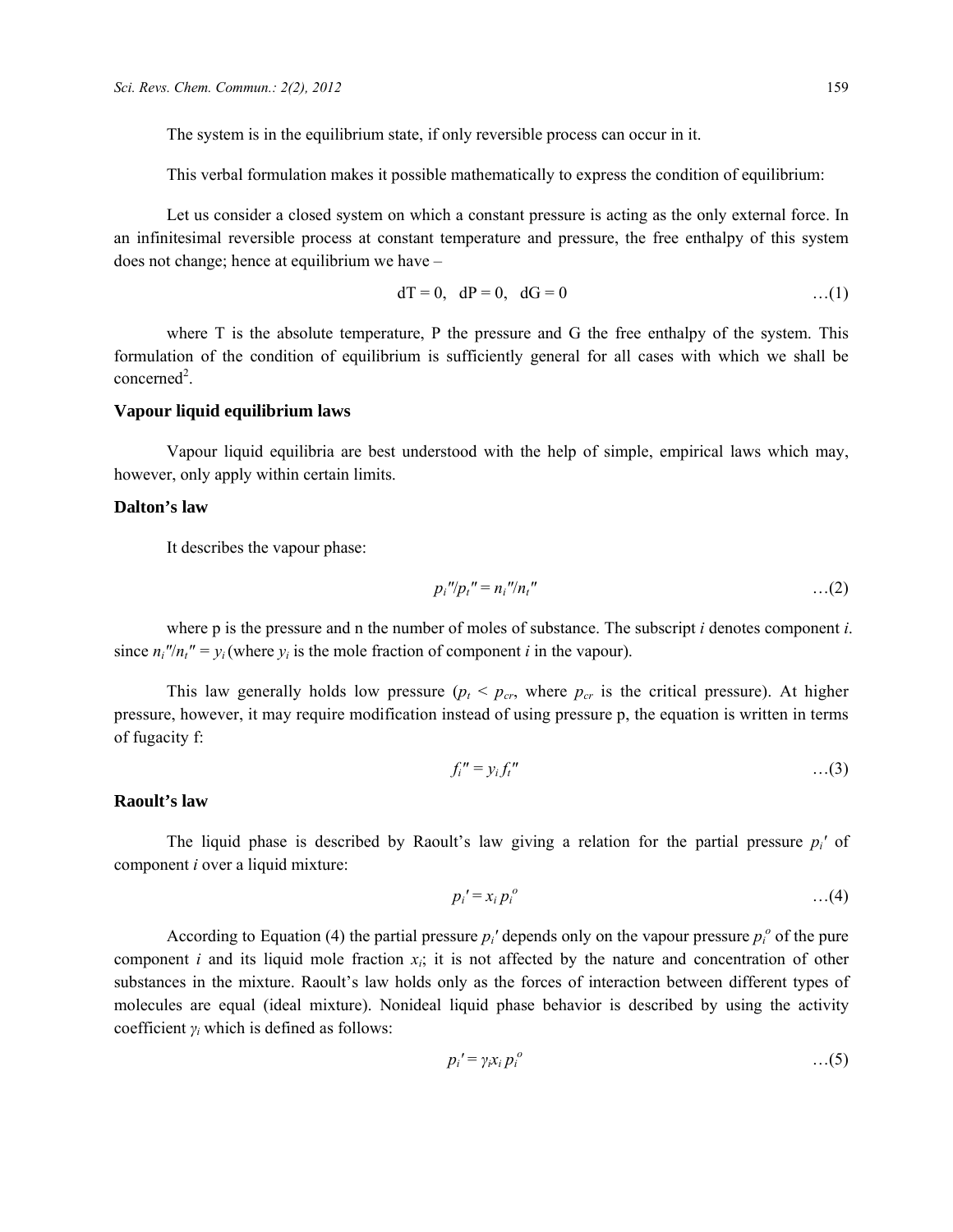Equations (4) and (5) are valid only for mole fractions. The activity coefficient  $\gamma_i$  is often called as "Raoult's law correction factor" and is highly concentration dependent. Eq. (4) and (5) apply only at temperatures below the critical temperature  $(T < T_{cr})$ .

# **Henry's law**

At higher temperatures, Henry's law is applied instead of Raoult's law:

$$
p_i' = H_{ij}x_i \tag{6}
$$

Where  $H_{ii}$  is the Henry's coefficient for substance  $i$  in solvent  $j$ . Again, a correction must be made for nonideal mixtures by using the activity coefficient *γi* :

$$
p_i' = H_{ij} \gamma_i x_i \tag{7}
$$

This relationship is analogous to Raoult's law, except that the proportionality constant<sup>3</sup>.

# **Vapour liquid equilibrium in ideal systems**

# **(I) Binary systems**

(a) At constant temperature

Let us first consider a system with the two constituents A and B; according to equation (4)

$$
P_A = x_A p_A^o, \qquad \qquad \dots (8)
$$

$$
P_B = x_B p_B^o, \qquad \qquad \dots (9)
$$

The total pressure, according to Dalton's law, is given by the sum of the partial pressures:

$$
p = pA + pB = x_A p_A^o + x_B p_B^o
$$
...(10)

As the system is binary, it is possible to substitute  $(1-x_A)$  for  $x_B$ ; after this modification:

$$
P = x_A (p_A^o - p_B^o) + p_B^o)
$$
...(11)

Equation (11) states that the total pressure over an ideal solution is, at constant temperature, a linear function of composition.

According to Dalton's law we have for the vapour phase:

$$
p_A = y_A p, \qquad \qquad \ldots (12)
$$

$$
p_B = y_B p = (1 - y_A)p, \tag{13}
$$

where  $y_A$  denotes the mole fraction of constituent *A* in the vapour phase and similarly for  $y_B$ .

It follows from the relations  $(8)$ ,  $(9)$ ,  $(12)$  and  $(13)$  that

$$
y_A p = x_A p_A^o, \qquad \qquad \dots (14)
$$

$$
y_B p = x_B p_B^o, \qquad \qquad \dots (15)
$$

On taking the ratio of these equations we find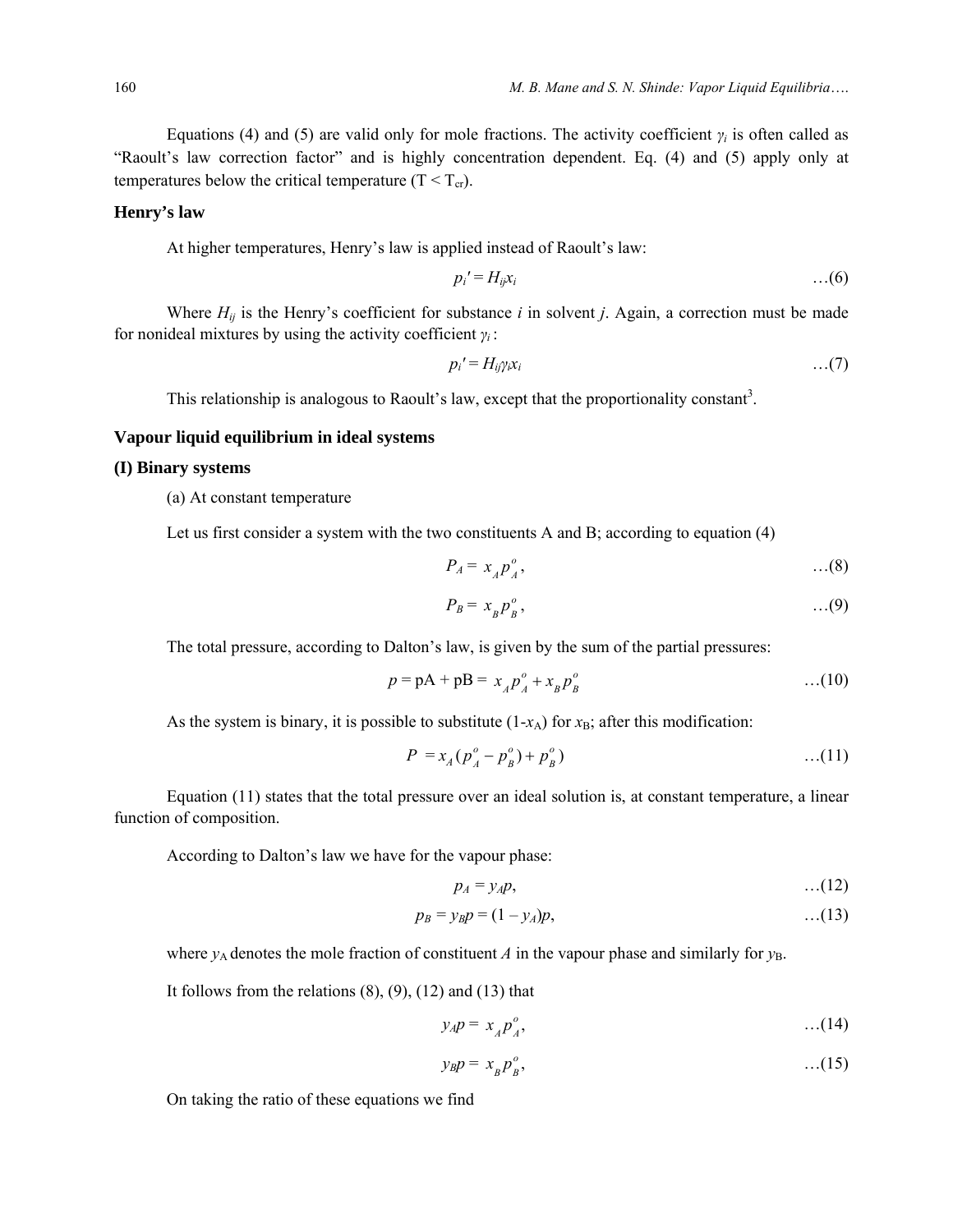$$
\frac{y_A}{y_B} / \frac{x_A}{x_B} = \frac{y_A (1 - x_A)}{x_A (1 - y_A)} = \frac{p_A^o}{p_B^o} = \alpha; \tag{16}
$$

For an ideal solution  $\alpha$  is a constant independent of the composition; it is called the relative volatility or enrichment ratio.

Equation (16) states that the ratio of the mole fractions of the constituents A and B in the vapour phase divided by the corresponding ratio in the liquid phase is constant.

From (11) and (12) it is possible after elimination of  $x_A$  to obtain a relation expressing the isothermal dependence of the total pressure on the composition of the vapour phase

$$
p = \frac{p_A^o}{\boldsymbol{\alpha} - y_A(\boldsymbol{\alpha} - 1)'} \qquad \qquad \dots (17)
$$

or

$$
p = \frac{p_A^o p_B^o}{p_A^o - y_A (p_A^o - p_B^o)'} \qquad \qquad \dots (18)
$$

The relation giving the dependence between the mole fraction of constituent A in the liquid phase and its mole fraction in the vapour phase is obtained from equation (18) by a simple rearrangement:

$$
y_A = \frac{\boldsymbol{\alpha} x_A}{1 + x_A(\boldsymbol{\alpha} - 1)'}
$$
...(19)

(b) At constant pressure

Practically speaking however knowledge of the isobaric vapour-liquid equilibrium is more important. In this case we have by equation (14) -

$$
p = p_A + p_B = x_A p_A^o(T) + (1 - x_A) p_B^o(T) \tag{20}
$$

We write  $p_i^{\circ}(T)$  to emphasize that the vapour pressures of the pure constituent i dependes on the temperature, which in this case is not constant.

The relation giving the dependence between the compositions of the vapour and liquid phases is given by the equation –

$$
y_A = \frac{x_A \boldsymbol{\alpha}(T)}{1 + x_A[\boldsymbol{\alpha}(T) - 1]}
$$
...(21)

 $\alpha(T) = p_A^o(T)/p_B^o(T)$  $P_A^o(T)/P_B^o(T)$  is generally speaking a function of temperature; however the ratio of the vapour pressures of the pure constituents varies but little in a short range of temperatures, so that  $\alpha$  can often be considered as constant over the entire range of compositions.

# **(II) Multicomponent systems**

In a multicomponent system containing an ideal liquid phase and a vapour phase that obeys the ideal gas laws, it is possible to derive relations similar to those for binary systems.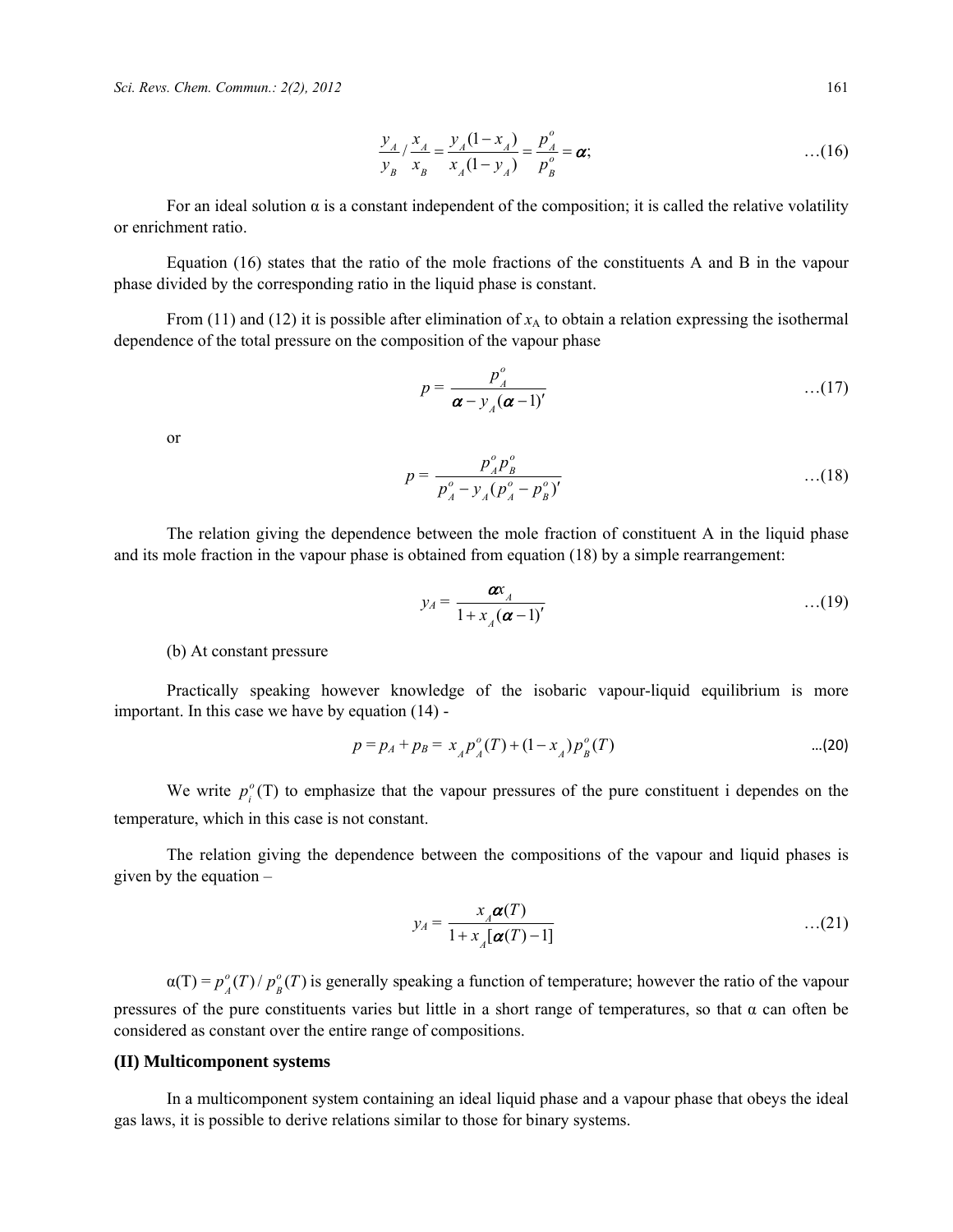For an arbitrary constituent I we have

$$
p_I = x_I p_I^o \qquad \qquad \dots (22)
$$

$$
y_I = \frac{p_I}{p} = \frac{x_I p_I^o}{\sum_{J=A}^K x_J p_J^o}
$$
...(23)

By division of the numerator and denominator of the right side of (23) by  $p<sub>K</sub><sup>o</sup>$  we obtain after a simple rearrangement.

$$
y_{I} = \frac{x_{I} \alpha_{I K}}{1 + x_{A} (\alpha_{I K} - 1) + x_{B} (\alpha_{B K} - 1) + ... + x_{K-1} (\alpha_{K-1, K} - 1)'} \qquad \qquad \dots (24)
$$

where 
$$
\alpha_{IK} = \frac{p_A^o}{p_K^o}
$$
,  $\boldsymbol{\alpha}_{AK} = \frac{p_A^o}{p_K^o}$  etc.

Thus in a ternary system-

$$
p_A = x_A p_A^o \qquad \qquad \dots (25)
$$

$$
p_B = x_B p_B^o, \qquad \qquad \dots (26)
$$

$$
p_C = x_C p_C^o, \tag{27}
$$

$$
p = x_A p_A^o + x_B p_B^o + (1 - x_A - x_B) p_C^o, \tag{28}
$$

$$
y_A = \frac{p_A}{p} = \frac{x_A p_A^o}{x_A p_A^o + x_B p_B^o + (1 - x_A - x_B) p_C^o}
$$
...(29)

$$
y_B = \frac{p_B}{p} = \frac{x_B p_B^o}{x_A p_A^o + x_B p_B^o + (1 - x_A - x_B) p_C^{o'}}
$$
...(30)

By division of numerator and denominator of the right sides of (29) and (30) by  $p_c^o$  and by substitution of  $\boldsymbol{\alpha}_{AC} = p_A^o / p_C^o$  and  $\boldsymbol{\alpha}_{BC} = p_B^o / p_C^o$  $\alpha_{BC} = p_B^o / p_C^o$  we obtain –

$$
y_A = \frac{x_A \alpha_{AC}}{1 - x_A (\alpha_{AC} - 1) + x_B (\alpha_{BC} - 1)}
$$
...(31)

$$
y_B = \frac{x_B \alpha_{BC}}{1 - x_A (\alpha_{AC} - 1) + x_B (\alpha_{BC} - 1)}
$$
...(32)

Strictly speaking, equations (31) and (32) are valid only at constant temperature; they can however be used for the case of constant pressure in many problems, since the ratio of the vapour pressures of the pure constituents is only weakly dependent on temperature, and the ranges of temperature that occur in distillation problems are frequently small<sup>2</sup>.

# **Vapour liquid equilibrium in real systems**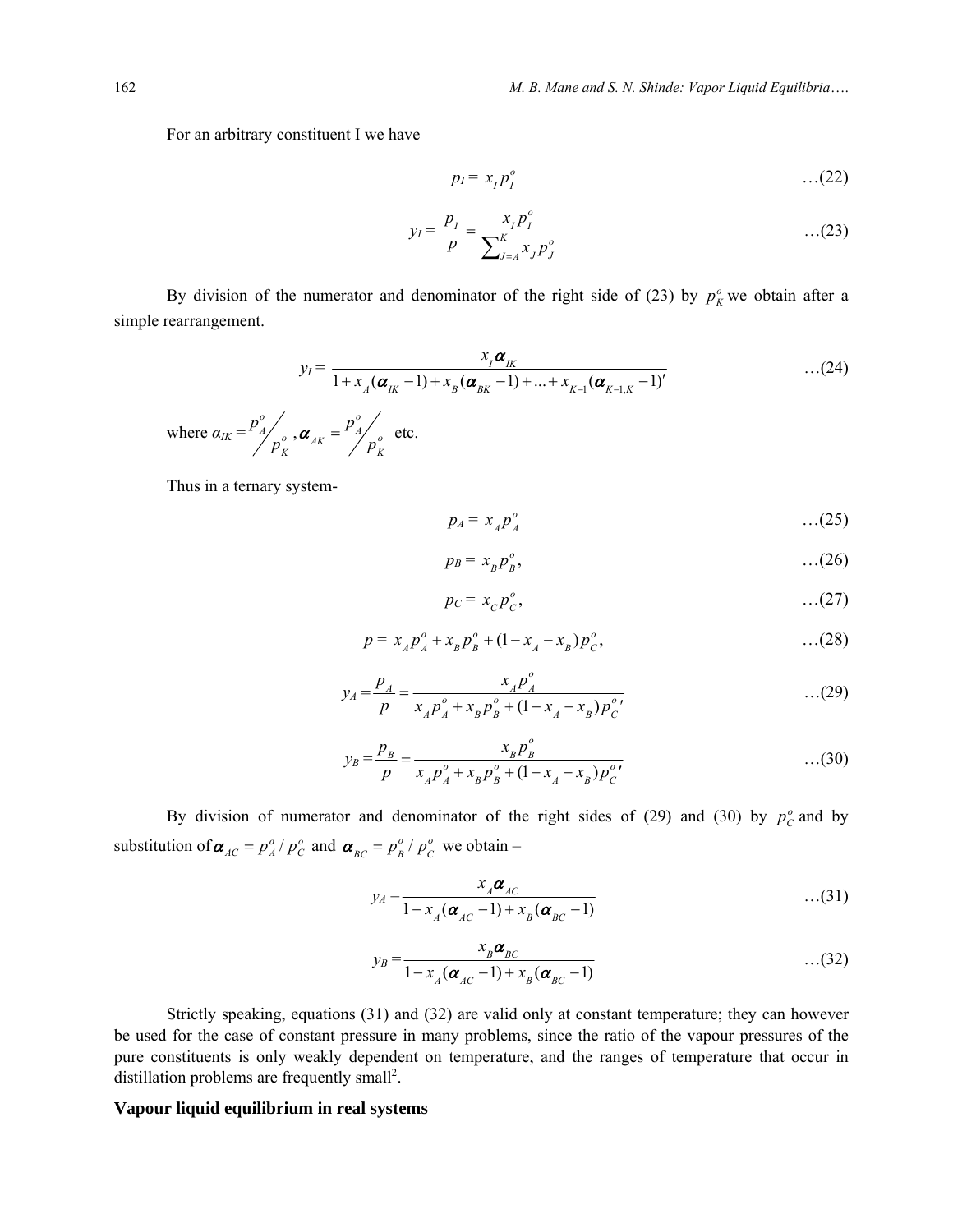Deviations from ideal behavior are more likely to occur in the liquid phase than in the vapur phase. As a result of smaller intermolecular distances, the forces of interaction between molecules in the liquid are considerably stronger. In contrast, the vapur phase can be assumed to behave ideally at moderate pressure. At higher pressures, the vapur phase must be described by equation of state. The phase behavior of real liquids is usually described by means of the activity coefficient  $\gamma^{2,3}$ .

The method for calculating phase equilibrium in systems that are nonideal in liquid phase only is based on the activity coefficient models such as Margules, Van Laar, Wilson, NRTL, UNIQUAC and UNIFAC whereas at higher pressure, nonideality in vapor phase is described by equations of state.

# **Calculation of phase equilibrium from excess enthlpy**

# **(1) Margules Equation**

Max Margules introduced in 1895, a simple thermodynamic model for the excess Gibbs free energy of a liquid mixture. After Lewis had introduced the concept of the activity coefficient, the model could be used to derive an expression for the activity coefficients  $\gamma_i$  of a compound *i* in a liquid and the activity coefficient is a measure for the deviation from ideal solubility. In Chemical Engineering the Margules' Gibbs free energy model for liquid mixtures is better known as the Margules activity or activity coefficient model. Although the model is old it has the characteristic feature to describe extrema in the activity coefficient, while modern models like UNIQUAC, NRTL and Wilson cannot.

Margules expressed the excess Gibbs free energy of binary liquid mixtures is as follow,

$$
\frac{g^E}{RT} = x_1 x_2 (A_{21} x_1 + A_{12} x_2) \qquad \qquad \dots (33)
$$

The activity coefficient of component i is found by differentiation of the excess Gibbs energy towards *xi*. This yields, when applied only to the first term and using the Gibbs-Duhem equation,

$$
\ln \gamma_1 = x_2^2 (A_{12} + 2(A_{21} - A_{12})x_1) \tag{34}
$$

$$
\ln \gamma_2 = x_1^2 (A_{21} + 2(A_{12} - A_{21}) x_2) \tag{35}
$$

In here  $A_{12}$  and  $A_{21}$  are constants which are equal to the logarithm of the limiting activity coefficients:  $\ln \gamma_1^{\infty}$  and  $\ln \gamma_2^{\infty}$  respectively<sup>4</sup>.

### **(2) Van Laar Equation**

The Van Laar equation is an activity model, which was developed by Johannes Van Laar in 1910- 1913, to describe phase equilibria of liquid mixtures. The equation was derived from the Van der Waals equation. The original Van der Waals parameters didn't give good description of vapor-liquid phase equilibria, which forced the user to fit the parameters to experimental results. Because of this, the model lost the connection to molecular properties, and therefore it has to be regarded as an empirical model to correlate experimental results.

Van Laar expressed the excess Gibbs free energy of binary liquid mixtures is as follow,

$$
\frac{g^E}{RT} = \frac{A_{12}x_1x_2}{x_1(A_{12}/A_{21}) + x_2} \tag{36}
$$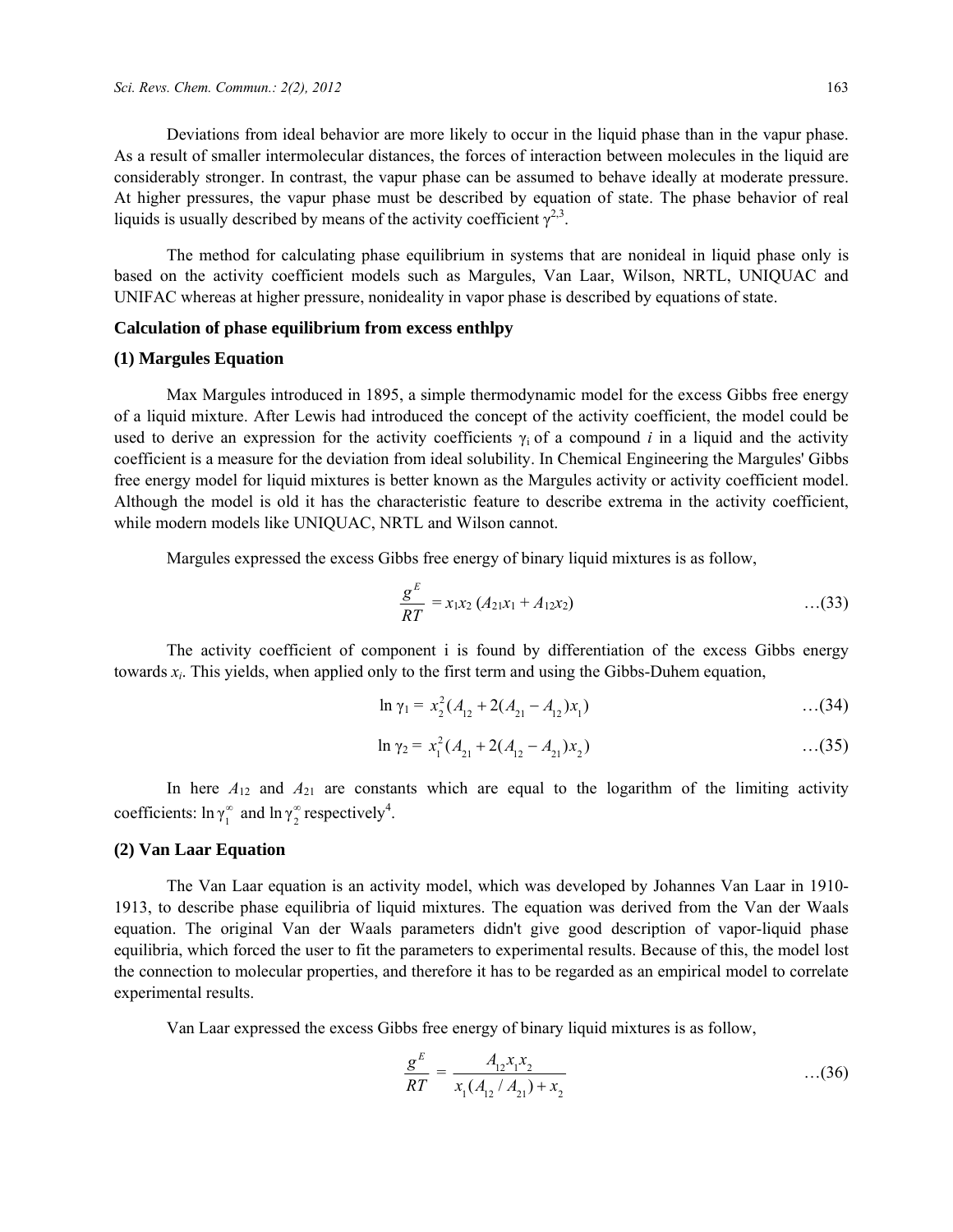In here  $A_{12}$  and  $A_{21}$  are constants, which are obtained by regression of experimental vapor-liquid equilibria data.

The activity coefficient of component i is derived by differentiation to  $x_i$ . This yields:

$$
\ln \gamma_1 = A_{12} \left( \frac{A_{21} x_2}{A_{12} x_{21} + A_{21} x_2} \right)^2 \tag{37}
$$

$$
\ln \gamma_2 = A_{21} \left( \frac{A_{21} x_2}{A_{12} x_1 + A_{21} x_2} \right)^2 \tag{38}
$$

This shows that the constants  $A_{12}$  and  $A_{21}$  are equal to logarithmic limiting activity coefficients ln  $\gamma_1^{\infty}$  and ln  $\gamma_2^{\infty}$ , respectively. The model gives increasing (A<sub>12</sub> and A<sub>21</sub> > 0) or only decreasing (A<sub>12</sub> and  $A_{21} > 0$ ) activity coefficients with decreasing concentration. The model can not describe extrema in the activity coefficient along the concentration range<sup>5</sup>.

# **(3) Wilson Equation**

Based on molecular considerations, Wilson (1964) presented the following expression for the excess Gibbs energy of a binary solution:

$$
\frac{g^{E}}{RT} = -x_1 \ln (x_1 + A_{12}x_2) - x_2 \ln (x_2 + A_{21}x_1) \qquad \qquad \dots (39)
$$

Activity coefficients derived from this equation are –

$$
\ln \gamma_1 = -\ln (x_1 + A_{12}x_2) + x_2 \left[ \frac{A_{12}}{x_1 + A_{21}x_2} - \frac{A_{21}}{x_2 + A_{21}x_1} \right] \tag{40}
$$

$$
\ln \gamma_2 = -\ln (x_2 + A_{21}x_1) - x_1 \left[ \frac{A_{12}}{x_1 + A_{12}x_2} - \frac{A_{21}}{x_2 + A_{21}x_1} \right] \tag{41}
$$

In Equation (39) the excess Gibbs energy is defined with reference to an ideal solution in the sense of Raoult's law; Equation (39) obeys the boundary condition that  $g^E$  vanishes as either  $x_1$  or  $x_2$  becomes zero.

Wilson's equation has two adjustable parameters,  $A_{12}$  and  $A_{21}$ . In wilson derivation, these are related to the pure-component molar volumes and to characteristic energy differences by –

$$
A_{12} = \frac{v_2}{v_1} \exp\left(-\frac{\lambda_{12} - \lambda_{11}}{RT}\right) \tag{42}
$$

$$
A_{21} = \frac{v_1}{v_2} \exp\left(-\frac{\lambda_{21} - \lambda_{22}}{RT}\right) \tag{43}
$$

Wilson equation has two disadvantages that are not serious for many applications. First, Eqs. (40) and (41) are not useful for systems where the logarithms of the activity coefficients, when plotted against x, exhibits maxima or minima. (Van Laar equations are also not useful for this case). Such systems, however,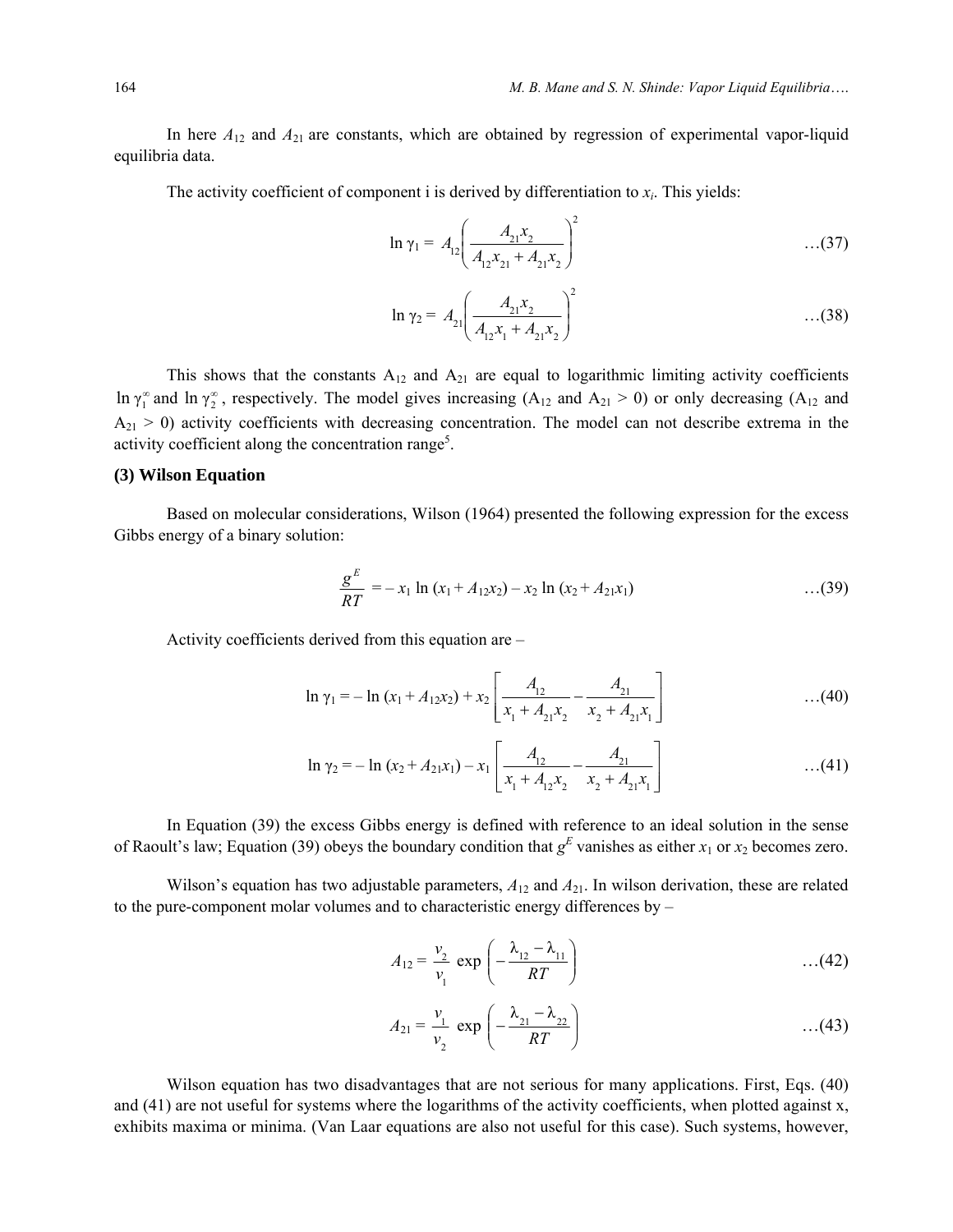are not common. The second and more serious disadvantage of Wilson's equation lies in its inability to predict limited miscibility. When Wilson's equation is substituted into the equations of thermodynamic stability for a binary system, no parameters  $A_{12}$  and  $A_{21}$  can be found that indicates the existence of two stable liquid phases. Wilson's equation, therefore, should be used only for liquid systems that are completely miscible or else for those limited regions of partially miscible systems where only one liquid phase is present.

For a solution of m components, Wilson's equation is –

$$
\frac{g^{E}}{RT} = -\sum_{i=1}^{m} x_{i} \ln \left( \sum_{j=1}^{m} x_{j} A_{ij} \right) \tag{44}
$$

Where

$$
A_{ij} = \frac{v_j}{v_i} \exp\left(-\frac{\lambda_{ij} - \lambda_{ii}}{RT}\right) \tag{45}
$$

$$
A_{ji} = \frac{v_i}{v_j} \exp\left(-\frac{\lambda_{ji} - \lambda_{jj}}{RT}\right) \tag{46}
$$

The activity coefficient for any component  $k$  is given by –

$$
\ln \gamma_{k} = -\ln \left( \sum_{j=1}^{m} x_{j} A_{kj} \right) + 1 - \sum_{i=1}^{m} \frac{x_{i} A_{ik}}{\sum_{j=1}^{m} x_{j} A_{ij}} \qquad \qquad \dots (47)
$$

Equation (47) requires only parameters that can be obtained from binary data; for each possible binary pair in the multicomponent solution, two parameters are needed<sup>6</sup>.

## **(4) NRTL Equation**

The basic idea in Wilson's derivation of Eq. (39) follows from the concept of local composition. This concept was also used by Renon (1968) in his derivation of the NRTL (nonrandom, two-liquid) equation; however, Renon's equation, unlike Wilson's is applicable to partially miscible as well as completely miscible systems. The NRTL equation for the excess Gibbs energy is –

$$
\frac{g^{E}}{RT} = x_1 x_2 \left( \frac{\tau_{21} G_{21}}{x_1 + x_2 G_{21}} + \frac{\tau_{21} G_{21}}{x_1 + x_2 G_{21}} \right) \tag{48}
$$

Where

$$
T_{12} = \frac{g_{12} - g_{22}}{RT} \qquad T_{21} = \frac{g_{21} - g_{11}}{RT} \qquad \qquad \dots (49)
$$

$$
G_{12} = \exp(-\alpha_{12}\tau_{12}) \qquad G_{21} = \exp(-\alpha_{12}\tau_{21}) \qquad \qquad \dots (50)
$$

The significance of  $g_{ij}$  is similar to that of  $\lambda_{ij}$  in Wilson's equation;  $g_{ij}$  is an energy parameter characteristic of the *i-j* interaction. Parameter  $\alpha_{12}$  is related to the non randomness in the mixture; when  $\alpha_{12}$  is zero, the mixture is completely random and Eq. (48) reduces to the two-suffix Margules equation. The NRTL equation contains three parameters, but reduction of experimental data for a large number of binary systems indicates that  $\alpha_{12}$  varies from about 0.20 to 0.47; when experimental data are scarce, the value of  $\alpha_{12}$  can often be set arbitrary; a typical choice is  $\alpha_{12} = 0.3$ . From Eq. (48), the activity coefficients are –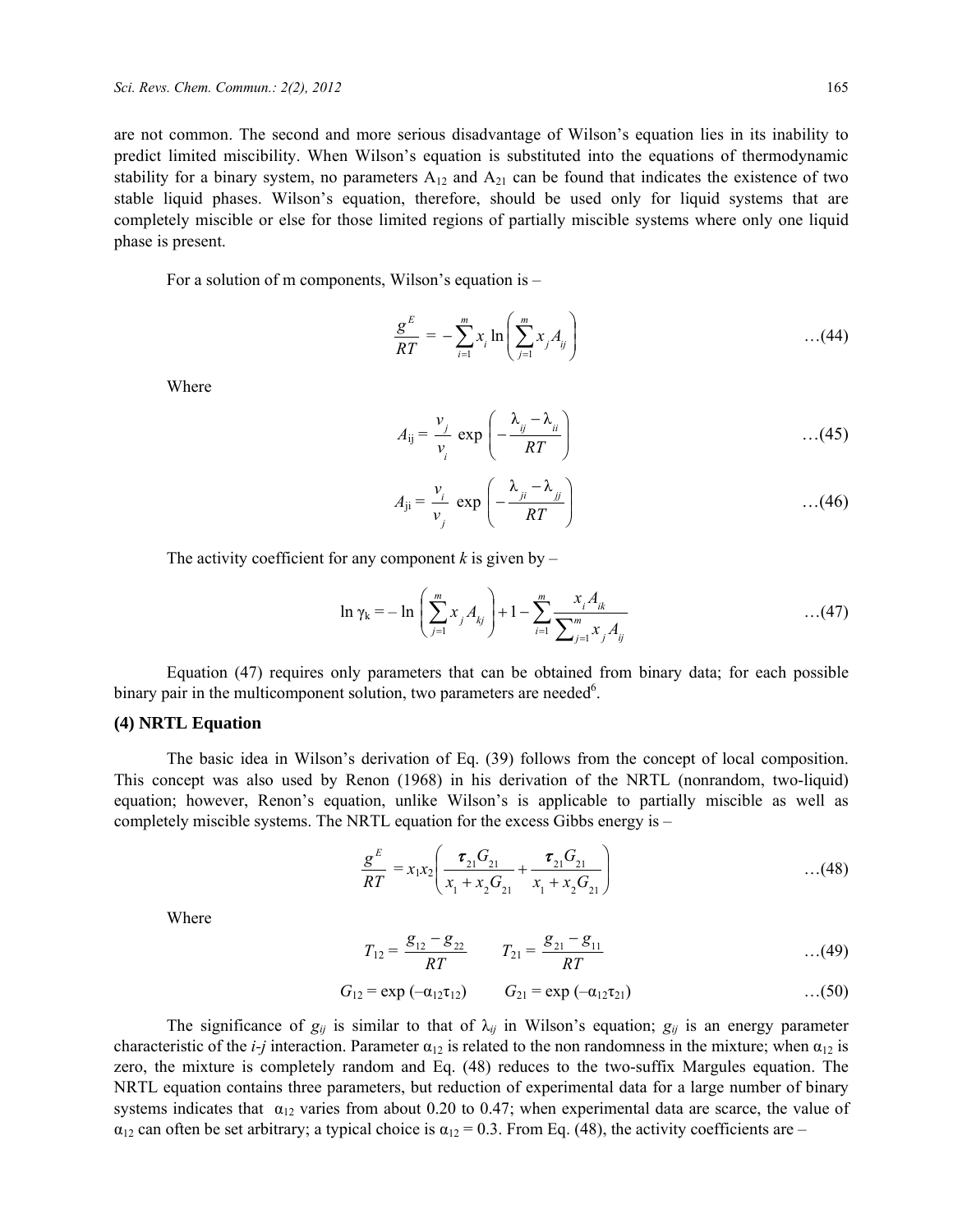166 *M. B. Mane and S. N. Shinde: Vapor Liquid Equilibria*….

$$
\ln \gamma_1 = - x_2^2 \left[ \tau_{21} \left( \frac{G_{12}}{x_1 + x_2 G_{21}} \right)^2 + \frac{\tau_{12} G_{12}}{(x_2 + x_1 G_{12})^2} \right] \tag{51}
$$

$$
\ln \gamma_2 = -x_1^2 \left[ \tau_{12} \left( \frac{G_{12}}{x_2 + x_1 G_{12}} \right)^2 + \frac{\tau_{21} G_{21}}{(x_1 + x_2 G_{21})^2} \right] \tag{52}
$$

For a solution of m components, the NRTL equation is –

$$
\frac{g^{E}}{RT} = -\sum_{i=1}^{m} x_{i} \frac{\sum_{j=1}^{m} \tau_{ji} G_{li} x_{j}}{\sum_{l=1}^{m} G_{li} x_{j}} \qquad \qquad \dots (53)
$$

Where

$$
T_{ji}\frac{g_{ji}-g_{ii}}{RT} \qquad \qquad \ldots (54)
$$

$$
G_{ji} = \exp(-\alpha_{ji}\tau_{ji}) \qquad (\alpha_{ji} = \alpha_{ij}) \qquad \qquad \ldots (55)
$$

The activity coefficient for any component *i* is given by -

$$
\ln \gamma_{i} = \frac{\sum_{j=1}^{m} \tau_{ji} G_{ji} x_{j}}{\sum_{l=1}^{m} G_{li} x_{l}} + \sum_{j=1}^{m} \frac{x_{j} G_{ij}}{\sum_{l=1}^{m} G_{lj} x_{l}} \left( \tau_{ij} - \frac{\sum_{j=1}^{m} x_{j} \tau_{ij} G_{ij}}{\sum_{l=1}^{m} G_{lj} x_{l}} \right) \tag{56}
$$

Equations (53) and (56) contain only parameters obtained from binary data<sup>6</sup>.

### **(5) Uniquac Equation**

A critical examination of the derivation of the NRTL equation shows that this equation, like those obtained from Wohl's expansion is more suitable for  $h^E$  than  $g^E$  (Renon and Prausnitz, 1969). Further, because experimental data for typical binary mixtures are usually not sufficiently plentiful or precise to yield three meaningful binary parameters, attempts were made (Abrams, 1975; Maurer 1978; Anderson, 1978; Kemeny and Rasmussen, 1981) to derive a two-parameter equation for  $g<sup>E</sup>$  that retains at least some of the advantages of the equation of Wilson without restriction to completely miscible mixtures. Abrams derived an equation that in a sense, extends the quasichemical theory of Guggenheim for nonrandom mixtures to solutions containing molecules of different size. This extension was therefore called the universal quasichemical theory. The UNIQUAC equation for  $g<sup>E</sup>$  consists of two parts, a combinatorial part that attempts to describe the dominant entropic contribution, and a residual part that is due primarily to intermolecular forces that are responsible for the enthalpy of mixing. The combinatorial part is determined only by the composition and by the sizes and shapes of the molecules; it requires only pure component data. The residual part, however, depend also on intermolecular forces; the two adjustable binary parameters, therefore, appear only in the residual part. The UNIQUAC equation is –

$$
\frac{g^{E}}{RT} = \left(\frac{g^{E}}{RT}\right)_{combinatorial} + \left(\frac{g^{E}}{RT}\right)_{residal}
$$
...(57)

For a binary mixture,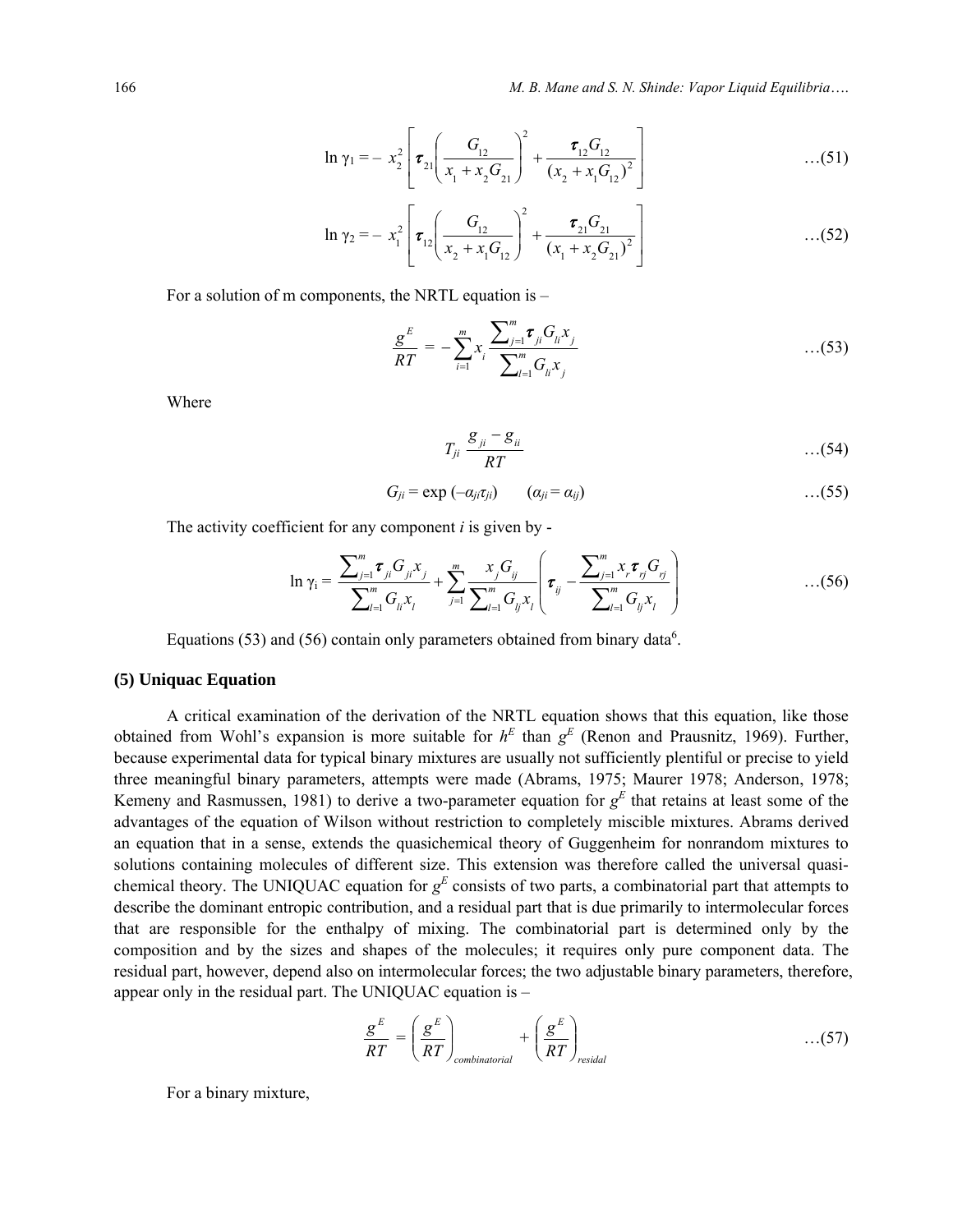*Sci. Revs. Chem. Commun.: 2(2), 2012* 167

$$
\left(\frac{g^E}{RT}\right)_{combinatorial} = x_1 \ln \frac{\phi_1^*}{x_1} + x_2 \ln \frac{\phi_2^*}{x_2} + \frac{z}{2} \left(x_1 q_1 \ln \frac{\theta_1}{\phi_1^*} + x_2 q_2 \ln \frac{\theta_2}{\phi_2^*}\right) \tag{58}
$$

$$
\left(\frac{g^E}{RT}\right)_{residual} = x_1 q_1' \ln \left(\boldsymbol{\theta}_1' + \boldsymbol{\theta}_2' \boldsymbol{\tau}_{21}\right) - x_2 q_2' \ln \left(\boldsymbol{\theta}_2' + \boldsymbol{\theta}_1' \boldsymbol{\tau}_{12}\right) \tag{59}
$$

Where the coordination number z is set equal to 10. Segment fraction,  $\phi^*$  and area fractions,  $\theta$  and  $\theta'$ , are given by –

$$
\boldsymbol{\phi}_1^* = \frac{x_1 r_1}{x_1 r_1 + x_2 r_2} \qquad \boldsymbol{\phi}_2^* = \frac{x_2 r_2}{x_1 r_1 + x_2 r_2} \qquad \qquad \dots (60)
$$

$$
\boldsymbol{\theta}_1^* = \frac{x_1 q_1'}{x_1 q_1' + x_2 q_2'} \qquad \boldsymbol{\theta}_2' = \frac{x_1 q_2'}{x_1 q_1' + x_2 q_2'} \qquad \qquad \dots (61)
$$

Parameters *r, q* and *q*' are pure component molecular structure constants depending on molecular size and external surface areas.

For each binary mixture, there are two adjustable parameters,  $\tau_{12}$  and  $\tau_{21}$ . These, in turn, are given in terms of characteristic energies  $\Delta u_{12}$  and  $\Delta u_{21}$ , by –

$$
\tau_{12} = \exp\left(-\frac{\Delta u_{12}}{RT}\right) = \exp\left(-\frac{\alpha_{12}}{T}\right) \tag{62}
$$

$$
\tau_{21} = \exp\left(-\frac{\Delta u_{21}}{RT}\right) = \exp\left(-\frac{\alpha_{21}}{T}\right) \tag{63}
$$

For many cases, Eqs. (62) and (63) give the primary effect of temperature on  $\tau_{12}$  and  $\tau_{21}$ characteristic energies  $\Delta u_{12}$  and  $\Delta u_{21}$  are often only weakly dependent on temperature.

Activity coefficients  $\gamma_1$  and  $\gamma_2$  are given by –

$$
\ln \gamma_1 = \ln \frac{\phi_1^*}{x_1} + \frac{z}{2} q_1 \ln \frac{\theta_2^*}{\theta_1^*} + \theta_2^* \left( l_1 q_1 - \frac{r_1}{r_2} l_2 \right)
$$
  
\n
$$
- q_2' \ln(\theta_1' + \theta_2' \tau_{21}) + \theta_2' q_1' \left( \frac{\tau_{21}}{\theta_1' + \theta_2' \tau_{21}} - \frac{\tau_{12}}{\theta_2' + \theta_1' \tau_{12}} \right) \qquad \qquad ...(64)
$$
  
\n
$$
\ln \gamma_2 = \ln \frac{\phi_2^*}{x_2} + \frac{z}{2} q_2 \ln \frac{\theta_2'}{\theta_2^*} + \theta_2^* \left( l_2 - \frac{r_2}{r_1} l_2 \right)
$$
  
\n
$$
- q_2' \ln (\theta_2' + \theta_1' \tau_{12}) + \theta_1' q_2' \left( \frac{\tau_{12}}{\theta_2' + \theta_1' \tau_{12}} - \frac{\tau_{21}}{\theta_1' + \theta_2' \tau_{21}} \right) \qquad \qquad ...(65)
$$

Where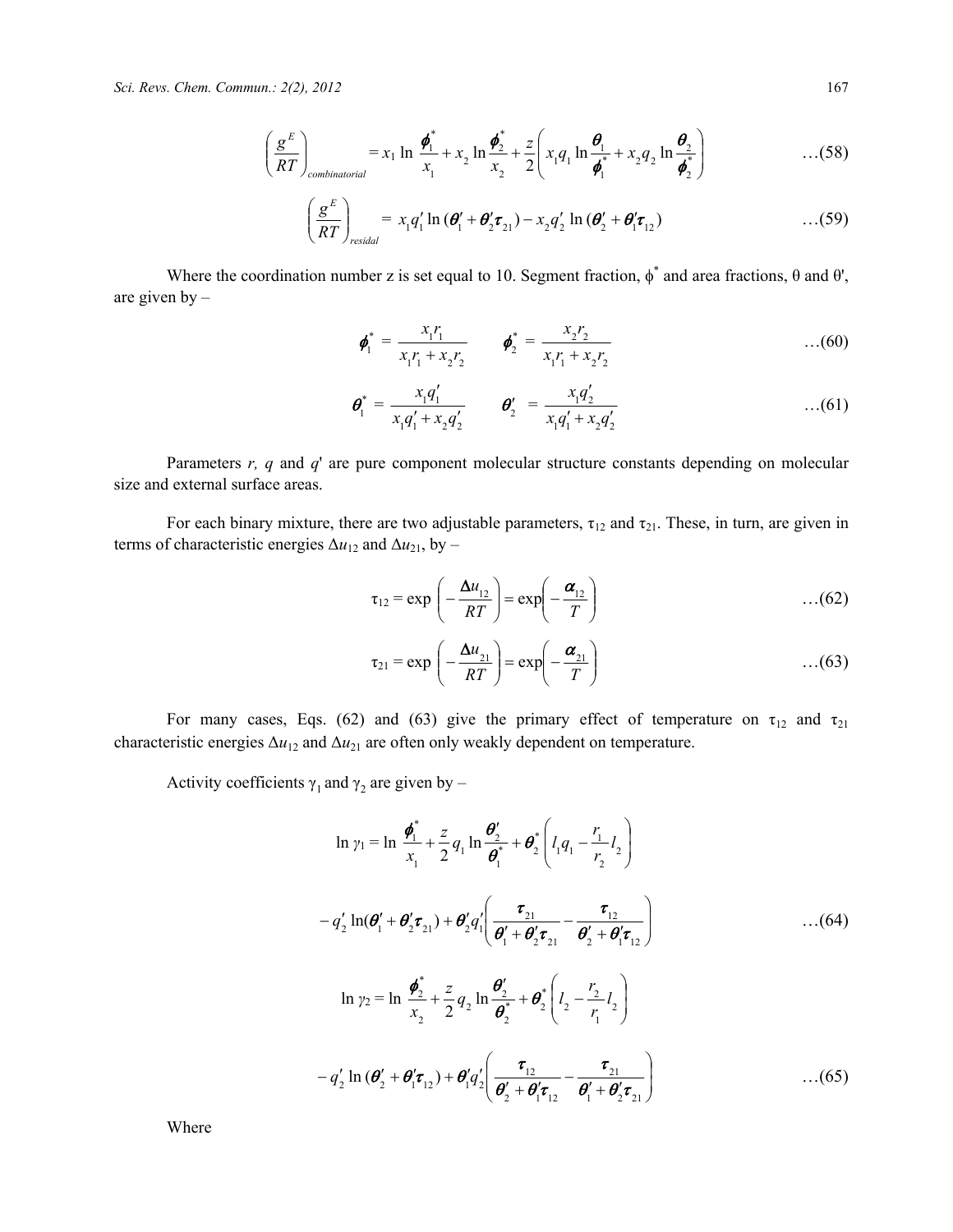$$
l_1 = \frac{z}{2}(r_1 - q_1) - (r_1 - 1) \qquad \qquad \dots (66)
$$

$$
l_2 = \frac{z}{2}(r_2 - q_2) - (r_2 - 1) \tag{67}
$$

For a multicomponent system, the UNIQUAC equation for the molar excess Gibbs energy is given by the sum of –

$$
\frac{\mathcal{S}_{(combinationial)}^E}{RT} = \sum_{i=1}^m x_i \ln \frac{\boldsymbol{\phi}_i^*}{xi} + \frac{z}{2} \sum_{i=1}^m q_i x_i \ln \frac{\boldsymbol{\theta}_i}{\boldsymbol{\phi}_i^*}
$$
...(68)

and

$$
\frac{\mathcal{g}_{\text{(residual)}}^E}{RT} = -\sum_{i=1}^m q_i' x_i \ln\left(\sum_{i=1}^m q_j' \boldsymbol{\tau}_{ji}\right) \tag{69}
$$

Where segment fraction  $\phi^*$  and area fractions  $\theta$  and  $\theta'$  are given by –

$$
\boldsymbol{\phi}_i^* = \frac{r_i x_i}{\sum_{j=1}^m r_j x_j} \qquad \theta_i = \frac{q_i x_i}{\sum_{j=1}^m q_j x_j} \qquad \boldsymbol{\theta}_i^* \frac{q_i^t x_i}{\sum_{j=1}^m q_i^t x_j} \qquad \qquad \dots (70)
$$

$$
\tau_{ij} = \exp\left(-\frac{a_{ij}}{T}\right)
$$
 and  $\tau_{ji} = \exp\left(-\frac{a_{ji}}{T}\right)$ 

The coordination number *z* is set equal to 10. For any component *i*, the activity coefficient is given by -

$$
\ln \gamma i = \ln \frac{\phi_i^*}{x_i} + \frac{z}{2} q_i \ln \frac{\theta_i}{\phi_i^* x_i} + l_i - \frac{\phi_i^*}{x_i} \sum_{j=1}^m x_j l_j - q'_i \ln \left( \sum_{j=1}^m \theta'_j \tau_{ji} \right) + q'_i
$$

$$
- q'_i \sum_{j=1}^m \frac{\theta_i \tau_{ij}}{\sum_{k=1}^m \theta'_k \tau_{kj}} \qquad \qquad \dots (70)
$$

Equation (70) requires only pure component and binary parameters $6$ .

# **(6) UNIFAC Equation**

UNIFAC provides a method for estimating activity coefficients in non electrolyte liquid mixtures. To use this method, no experimental data are required for the particular mixture of interest. In addition to the temperature and composition of the system, it is necessary only to know the molecular structure of every component in the mixture and the necessary group parameters. A large number of group-interaction parameters of different groups have been calculated.

The UNIFAC model is developed as a combination of the UNIQUAC (Universal Quasi-Chemical) model and the solution of functional groups concept.

The solution of functional groups concept is a flexible method with a large range of applicability. Instead of considering a liquid as a solution of molecules it is considered as a solution of groups where the groups are structural units or building blocks such as CH<sub>3</sub>, OH, CH. These building blocks form the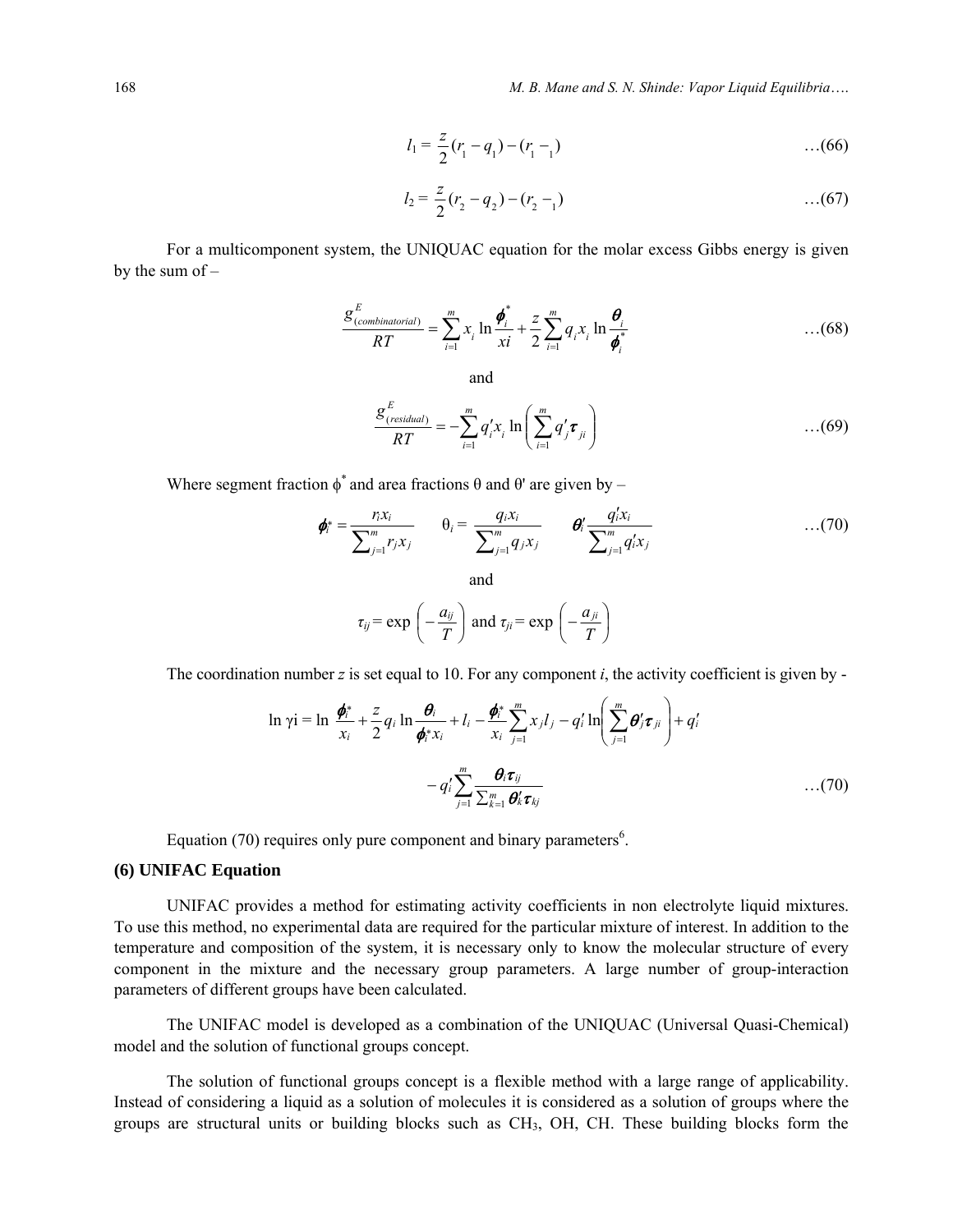molecule. In the group contribution method it is assumed that a physical property of a fluid is the sum of the contributions made by the molecules' functional groups. So, the activity coefficients are determined by the properties of the groups rather than by the properties of the molecules.

$$
\ln \gamma_i = \ln \gamma_i^c + \ln \gamma_i^R \qquad \qquad \dots (71)
$$

 $C =$  combinatorial and  $R =$  Residual

**I. Combinatorial Part**: The combinatorial contribution is -

$$
\ln \gamma_i^c = \ln \frac{\phi_i}{x_i} + \frac{z}{2} q_i \ln \frac{\theta_i}{\phi_i} + l_i - \frac{\phi_i}{x_i} \sum_j x_j l_j \qquad \qquad \dots (72)
$$

Where,

$$
l_i = \frac{z}{2}(r_i - q_i) - (r_i - 1); z = 10
$$
  

$$
\theta_i = \frac{q_i x_i}{\sum_j q_j x_j}; \quad \phi_i = \frac{r_i x_i}{\sum_j r_j x_j} \quad ...(74)
$$

Pure-component parameters *ri* and *qi* are respectively measures of molecular van der Waals volumes and molecular surface areas. They are calculated as the sum of the group volume and group-area parameters,  $R_k$  and  $Q_k$  (Bondi, 1968).

$$
r_i = \sum_k v_k^{(i)} R_k; q_i = \sum_k v_k^{(i)} Q_k \qquad \qquad \ldots (75)
$$

where  $v_k^{(i)}$ , always an integer, is the number of groups of type k in molecule i. Group parameters  $R_k$ and  $Q_k$  are obtained from Van der Waals group volumes and surface area  $V_k$  and  $A_k$ , given by Bondi (1968).

$$
R_k = V_k/15.17; Q_k = A_k/(2.5*10^{\circ}9) \qquad \qquad \dots (76)
$$

### **II. Residual part:**

The contribution from group interactions, the residual part, is assumed to be the sum of the individual contributions of each solute group in the solution less the sum of the individual contributions in the pure component environment.

$$
\ln \ \gamma_i^R = \sum_{ks \ groups} v_k^{(i)} (\ln \Gamma_k - \ln \Gamma_k^{(i)} \qquad \qquad \ldots (77)
$$

All groups

 $\Gamma_k$  is the group residual activity coefficient and  $\Gamma_k^{(i)}$  is the residual activity coefficient of group *k* in a reference solution containing only molecules of type *i*.

The individual group contributions in any environment containing groups of kinds 1,2, ...N are assumed to be only a function of group contributions and temperature.

$$
\ln \Gamma_k = Qk \left[ 1 - \ln \left( \sum_m \theta_m \psi_{mk} \right) - \sum_m \frac{\theta_m \psi_{km}}{\sum_n \theta_n \psi_{nm}} \right] \hspace{1cm} \ldots (78)
$$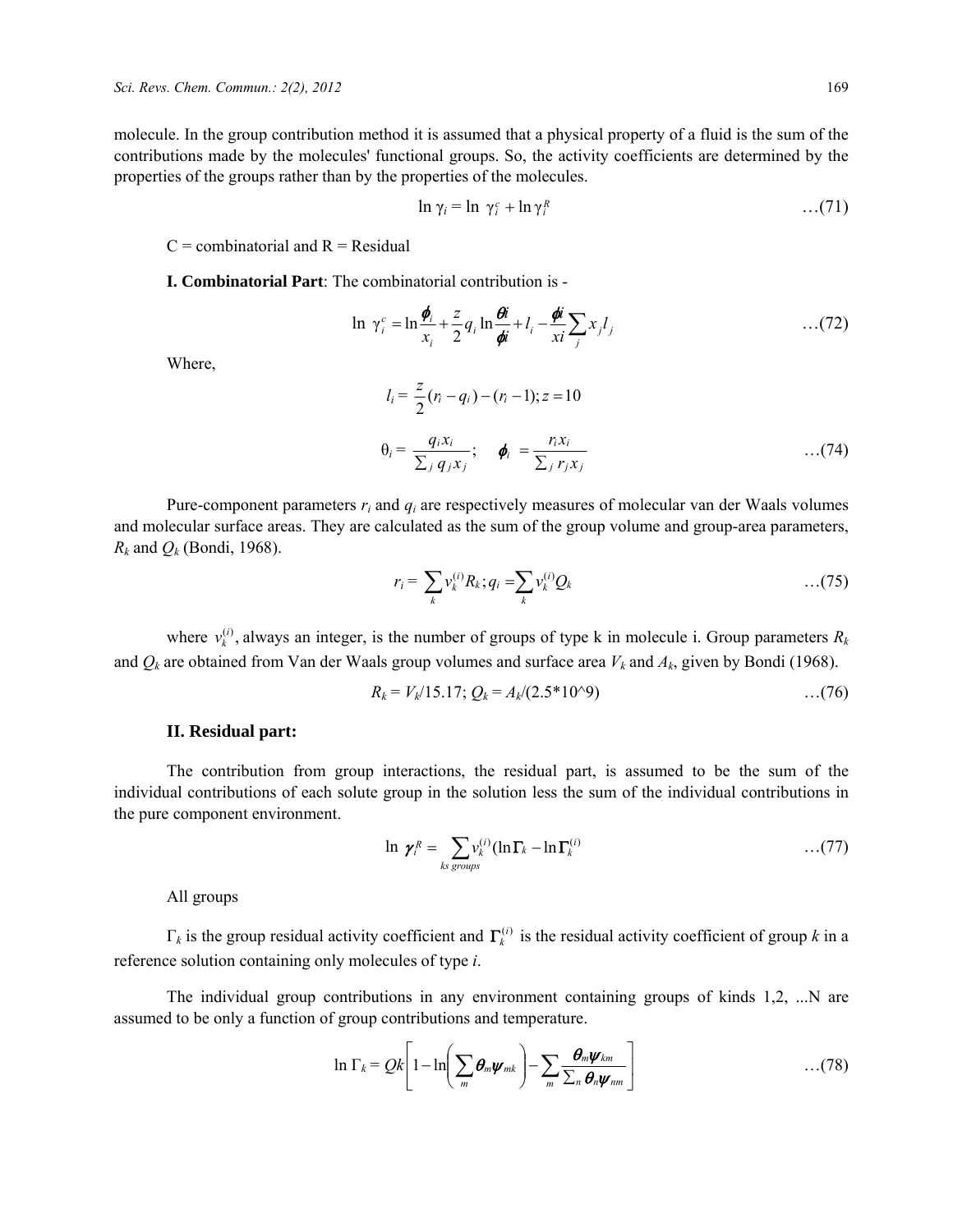170 *M. B. Mane and S. N. Shinde: Vapor Liquid Equilibria*….

$$
\theta_m = \frac{Q_m X_m}{\sum_n Q_m X_m}; X_m = \frac{\sum_i \nu_m^{(i)} x_i}{\sum_i \sum_k \nu_k^{(i)} x_i} \qquad \qquad \ldots (79)
$$

 $X_m$  is the fraction of group *m* in the mixture.

$$
\Psi_{mn} = \exp\left(-\frac{U_{mn} - U_{nn}}{RT}\right) = \exp\left(-\frac{a_{mn}}{T}\right) \tag{80}
$$

The group interaction parameter Ψ*mn* is given in equation (81) where *Umn* is the interaction energy between the groups m and n. Parameter *amn* is the group interaction parameter for groups m and n. There are two parameters for each group-group interaction,  $a_{mn}$  and  $a_{nm}$ , where  $a_{mn} \neq a_{nm}$ . The group interaction parameters are evaluated from experimental phase equilibria data.

The equation for  $\Gamma_k$  can also be used for calculating  $\Gamma_k^{(i)}$  except that the group composition variable  $\theta_k$  is changed to be the group fraction of group *k* in pure fluid  $i^{7,8}$ .

### **Calculation of phase equilibrium from equation of state**

#### **(1) Van der Waals Equation**

The Van der Waals equation of state, proposed in 1873 (Rowlinson, 1988), was the first equation capable of representing vapor-liquid coexistence.

$$
Z = \frac{v}{v - b} - \frac{a}{RT v} \qquad \qquad \dots (81)
$$

where,

$$
a = \frac{27R2T_{cr}^2}{64\ p_{cr}}; \qquad b = \frac{RT_{cr}}{8\ p_{cr}}
$$

where *Z* is the compressibility factor  $Z = pV / RT$ ; *T* is temperature, *V* is volume, *p* is the pressure, and *R* is the molar universal gas constant. The parameter *a* is a measure of the attractive forces between the molecules, and the parameter *b* is the volume occupied by the molecules. The and *b* parameters can be obtained from the critical properties of the fluid<sup>9</sup>.

#### **(2) Redlich Kwong Equation**

The most important model for the modification of the Van der Waals equation of state is the Redlich-Kwong equation (Redlich and Kwong, 1949). It retains the original van der Waals hard-sphere term with the addition of a temperature- dependent attractive term<sup>9,10</sup>.

$$
Z = \frac{v}{v - b} - \frac{a}{RT^{3/2}(v + b)}
$$
...(82)

where,  $a = 0.42748 R^2 T_{cr}^{2.5} / P_{cr}$ ;  $b = 0.08664 R T_{cr} / P_{cr}$ 

#### **(3) Redlich Kwong Soave Equation**

The success of the Redlich-Kwong equation has been the impetus for many further empirical improvements Soave (1972). Suggested replacing the term  $a/a/T^{1.5}$  with a more general temperaturedependent term  $a(T)$ , that is –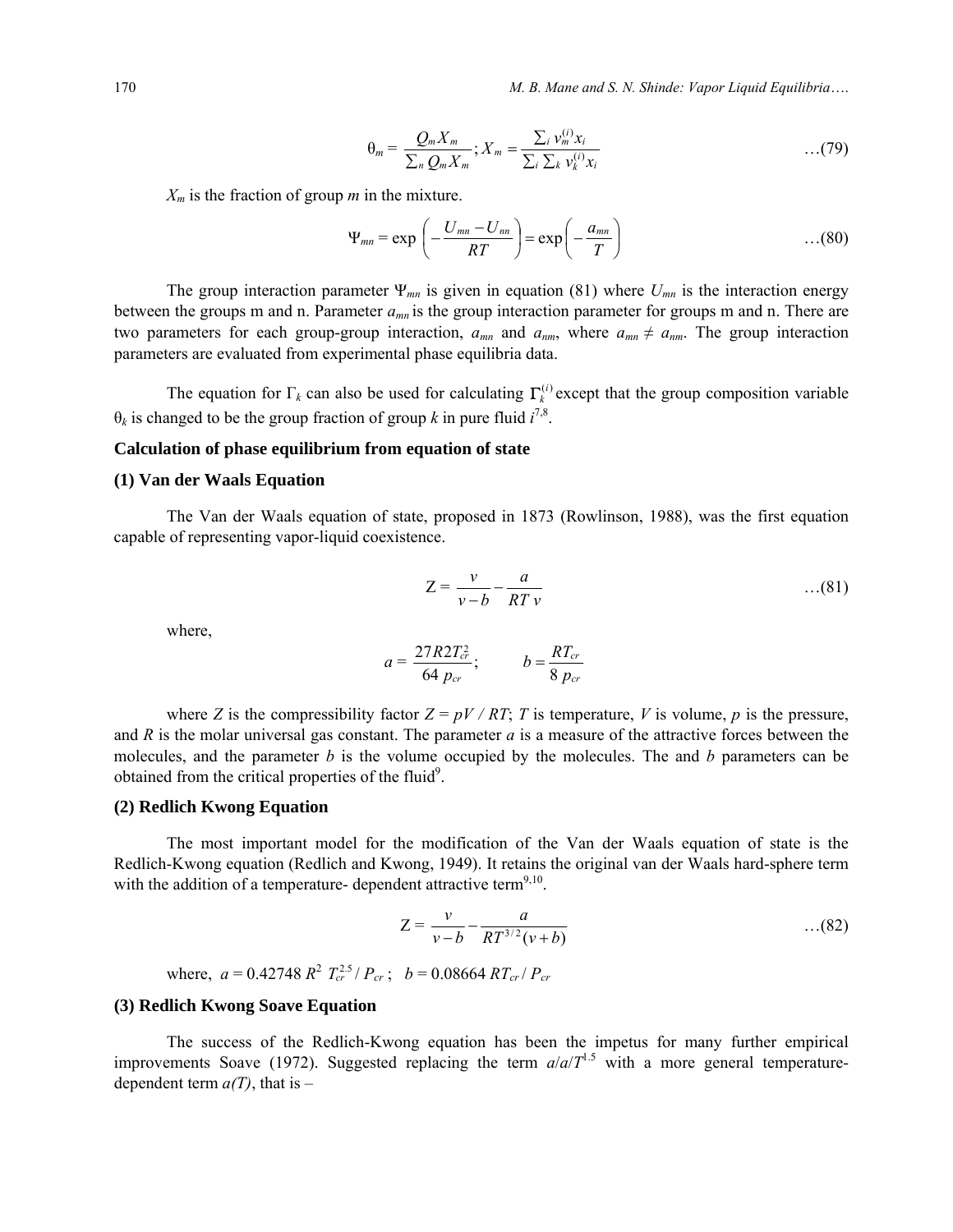$$
Z = \frac{v}{v - b} - \frac{a(T)}{RT(v + b)}
$$
...(83)  
where,  $a(T) = 0.42748 \frac{R^2 T_{cr}^2}{p_{cr}} \alpha(T)$   
 $\alpha(T) = (1 + (0.48 + 1.574\omega - 0.176 \omega^2) (1 - \sqrt{T/T_{cr}}))^2$   
 $b = 0.08664 RT_{cr}/p_{cr}$ ; (ω = accentric factor)

To test the accuracy of Soave-Redlich-Kwong (SRK) equation, the vapor pressures of a number of hydrocarbons and several binary systems were calculated and compared with experimental data (Soave, 1972). In contrast to the original Redlich-Kwong equation, Soave's modification fitted the experimental curve well and was able to predict the phase behavior of mixtures in the critical region<sup>9</sup>.

#### **(4) Peng Robinson Equation**

The Peng-Robinson (PR) equation of state slightly improves the prediction of liquid volumes and predicts a critical compressibility factor of  $Z_c = 0.307$ . Peng and Robinson (1976) gave examples of the use of their equation for predicting the vapor pressure and volumetric behavior of single-component systems, and the phase behavior and volumetric behavior of the binary, ternary, and multicomponent system and concluded that Eq. (84) can be used to accurately predict the vapor pressures of pure substances and equilibrium ratios of mixtures. The Peng-Robinson equation performed as well as or better than the Soave-Redlich-Kwong equation. Han et al. (1988) reported that the Peng-Robinson equation was superior for predicting vapor-liquid equilibrium in hydrogen and nitrogen containing mixtures.

$$
Z = \frac{v}{v - b} - \frac{a(T)v}{RT(v(v + b) + b(v - b))}
$$
...(84)  
where,  $a(T) = 0.45724 \frac{R^2 T_{cr}^2}{p_{cr}} \alpha(T)$   
 $\alpha(T) = \left(1 + (0.37464 + 1.54226 \omega - 0.26992 \omega^2) \left(1 - \sqrt{T/T_{cr}}\right)\right)^2$   
 $b = 0.0778 RT_{cr}/p_{cr}$ ; ( $\omega$  = accentric factor)

The Peng-Robinson and Soave-Redlich-Kwong equations are used widely in industry. The advantages of these equations are that they can accurately and easily represent the relation among temperature, pressure, and phase compositions in binary and multicomponent systems. They only require the critical properties and acentric factor for the generalized parameters<sup>9</sup>.

## **CONCLUSION**

In ideal system, activity coefficient is equal to one and Roult's, Dalton laws are used. Activity coefficient models are applicable to systems that are nonideal in the liquid phase and equations of state are effective to describe both the vapour and liquid phase but at high pressure. Therefore, activity coefficient models and equation of states are useful for phase equilibria in non-ideal system.

# **REFERENCES**